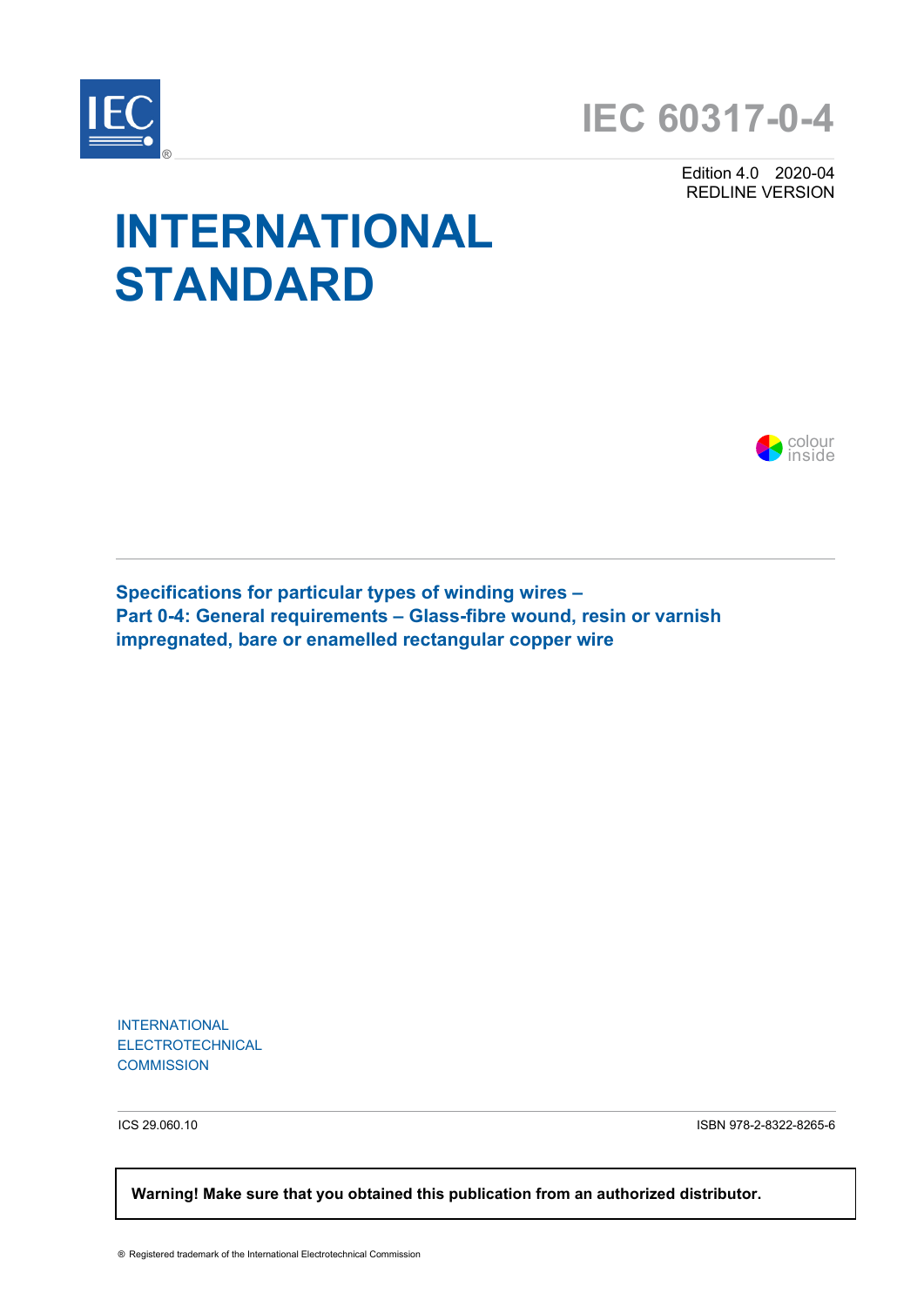## **CONTENTS**

 $\overline{\phantom{a}}$ 

<span id="page-1-0"></span>

| 2            |  |  |  |
|--------------|--|--|--|
| 3            |  |  |  |
| 3.1          |  |  |  |
| 3.2          |  |  |  |
| 3.2.1        |  |  |  |
| 3.2.2        |  |  |  |
| 3.3          |  |  |  |
| 4            |  |  |  |
| 4.1          |  |  |  |
| 4.2          |  |  |  |
| 4.3          |  |  |  |
| 4.4          |  |  |  |
| 4.5<br>4.5.1 |  |  |  |
| 4.5.2        |  |  |  |
| 4.5.3        |  |  |  |
| 5            |  |  |  |
|              |  |  |  |
| 6<br>7       |  |  |  |
| 8            |  |  |  |
|              |  |  |  |
| 8.1<br>8.2   |  |  |  |
| 8.2.1        |  |  |  |
| 8.2.2        |  |  |  |
| 9            |  |  |  |
| 10           |  |  |  |
| 11           |  |  |  |
|              |  |  |  |
| 12           |  |  |  |
| 13           |  |  |  |
| 14           |  |  |  |
| 15           |  |  |  |
| 16           |  |  |  |
| 17           |  |  |  |
| 18           |  |  |  |
| 19           |  |  |  |
| 20           |  |  |  |
| 21           |  |  |  |
| 23           |  |  |  |
| 30           |  |  |  |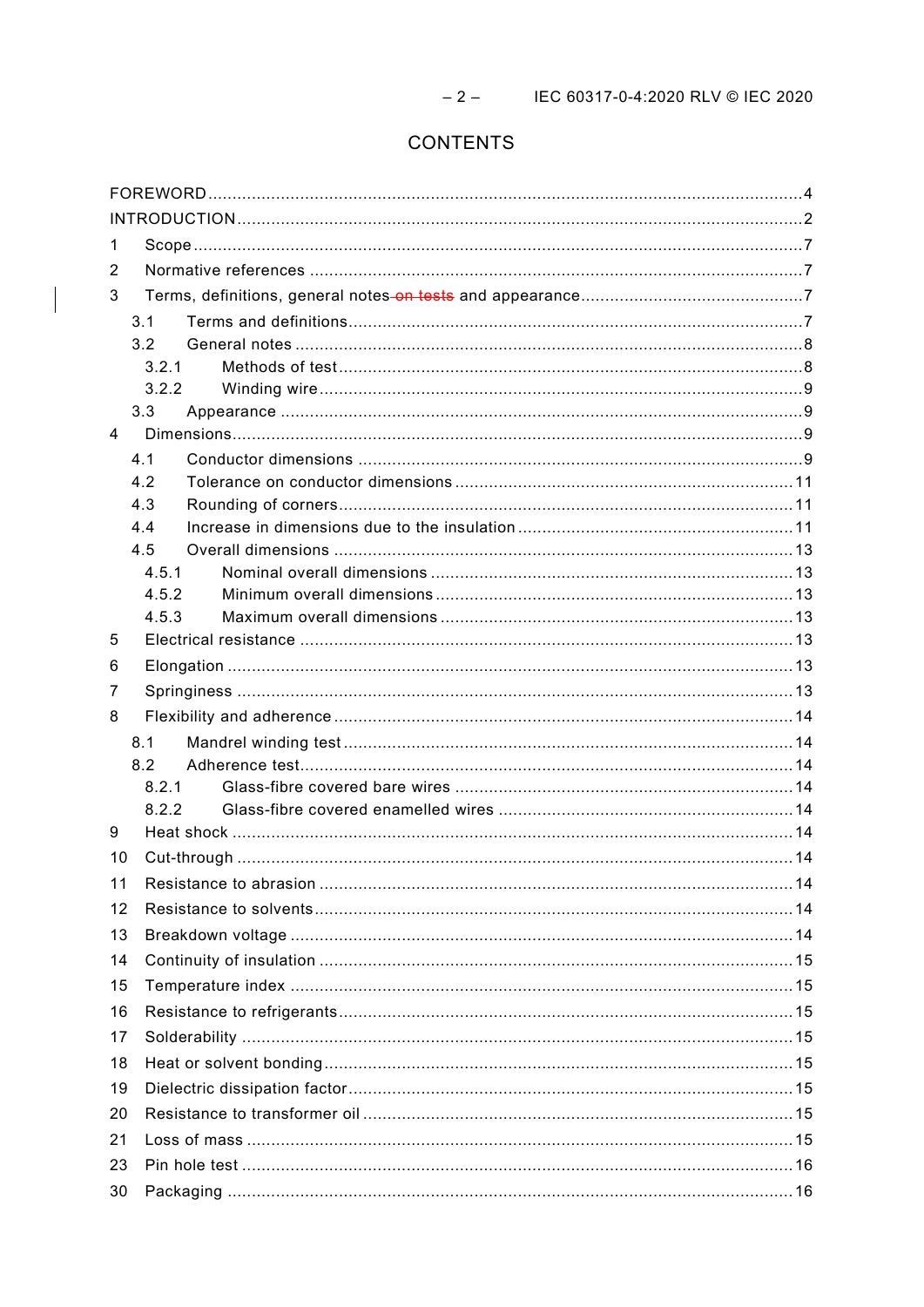| Annex A (informative) Nominal cross-sectional areas for preferred and intermediate |  |
|------------------------------------------------------------------------------------|--|
|                                                                                    |  |
|                                                                                    |  |
|                                                                                    |  |
|                                                                                    |  |
|                                                                                    |  |
|                                                                                    |  |
|                                                                                    |  |
|                                                                                    |  |
|                                                                                    |  |
|                                                                                    |  |
|                                                                                    |  |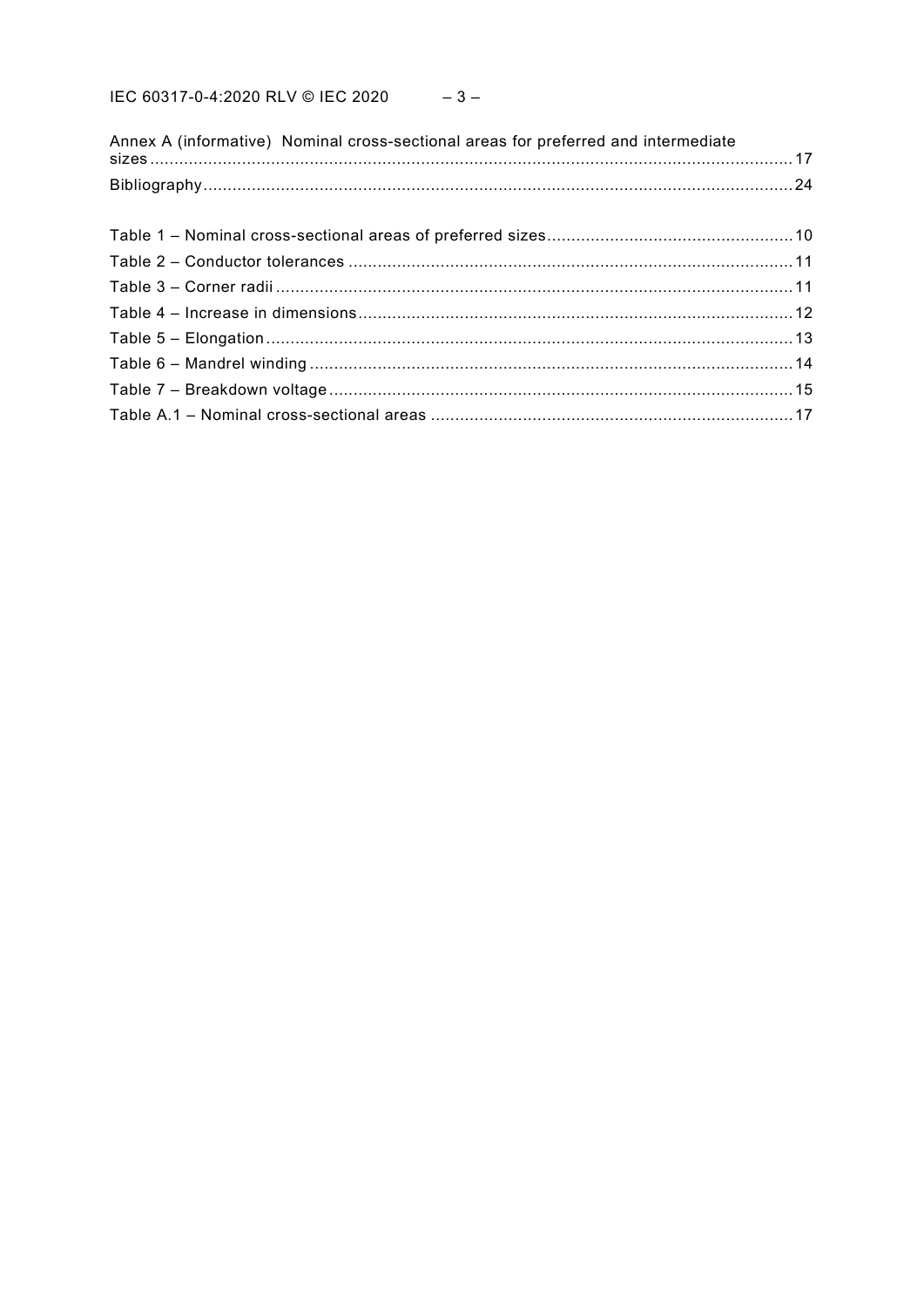#### INTERNATIONAL ELECTROTECHNICAL COMMISSION

## **SPECIFICATIONS FOR PARTICULAR TYPES OF WINDING WIRES –**

### **Part 0-4: General requirements – Glass-fibre wound, resin or varnish impregnated, bare or enamelled rectangular copper wire**

#### FOREWORD

- <span id="page-3-0"></span>1) The International Electrotechnical Commission (IEC) is a worldwide organization for standardization comprising all national electrotechnical committees (IEC National Committees). The object of IEC is to promote international co-operation on all questions concerning standardization in the electrical and electronic fields. To this end and in addition to other activities, IEC publishes International Standards, Technical Specifications, Technical Reports, Publicly Available Specifications (PAS) and Guides (hereafter referred to as "IEC Publication(s)"). Their preparation is entrusted to technical committees; any IEC National Committee interested in the subject dealt with may participate in this preparatory work. International, governmental and non-governmental organizations liaising with the IEC also participate in this preparation. IEC collaborates closely with the International Organization for Standardization (ISO) in accordance with conditions determined by agreement between the two organizations.
- 2) The formal decisions or agreements of IEC on technical matters express, as nearly as possible, an international consensus of opinion on the relevant subjects since each technical committee has representation from all interested IEC National Committees.
- 3) IEC Publications have the form of recommendations for international use and are accepted by IEC National Committees in that sense. While all reasonable efforts are made to ensure that the technical content of IEC Publications is accurate, IEC cannot be held responsible for the way in which they are used or for any misinterpretation by any end user.
- 4) In order to promote international uniformity, IEC National Committees undertake to apply IEC Publications transparently to the maximum extent possible in their national and regional publications. Any divergence between any IEC Publication and the corresponding national or regional publication shall be clearly indicated in the latter.
- 5) IEC itself does not provide any attestation of conformity. Independent certification bodies provide conformity assessment services and, in some areas, access to IEC marks of conformity. IEC is not responsible for any services carried out by independent certification bodies.
- 6) All users should ensure that they have the latest edition of this publication.
- 7) No liability shall attach to IEC or its directors, employees, servants or agents including individual experts and members of its technical committees and IEC National Committees for any personal injury, property damage or other damage of any nature whatsoever, whether direct or indirect, or for costs (including legal fees) and expenses arising out of the publication, use of, or reliance upon, this IEC Publication or any other IEC Publications.
- 8) Attention is drawn to the Normative references cited in this publication. Use of the referenced publications is indispensable for the correct application of this publication.
- 9) Attention is drawn to the possibility that some of the elements of this IEC Publication may be the subject of patent rights. IEC shall not be held responsible for identifying any or all such patent rights.

**This redline version of the official IEC Standard allows the user to identify the changes made to the previous edition. A vertical bar appears in the margin wherever a change has been made. Additions are in green text, deletions are in strikethrough red text.**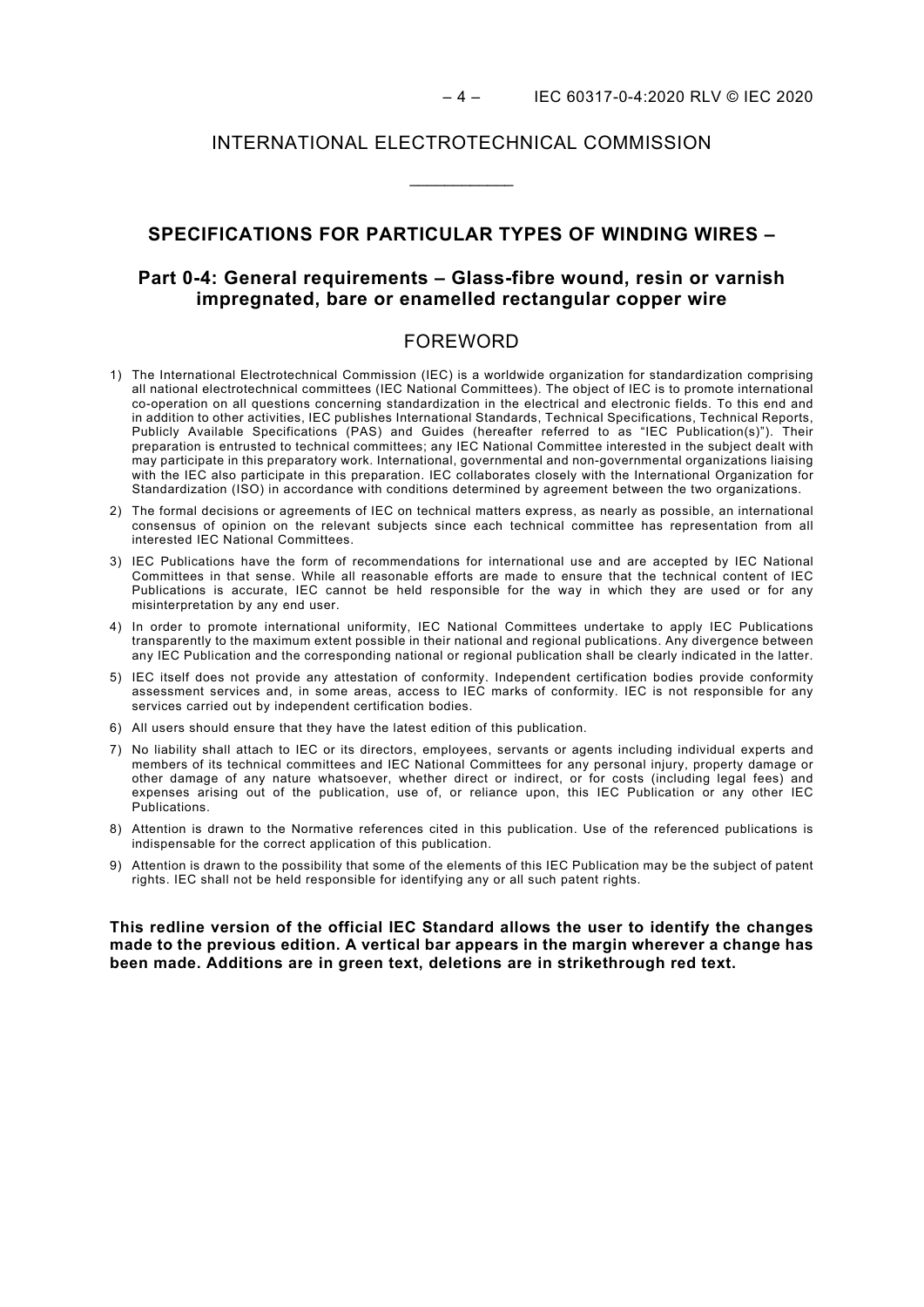International Standard IEC 60317-0-4 has been prepared by IEC technical committee 55: Winding wires.

This fourth edition cancels and replaces the third edition published in 2015. This edition constitutes a technical revision.

This edition includes the following significant technical changes with respect to the previous edition:

- a) addition of dimensional requirements for grade 1 enamelled wire in Table 4;
- b) addition of dielectric breakdown requirements for grade 1 enamelled wire in Table 7.
- c) addition of requirement for the adherence test in 8.2.1 and 8.2.2.

The text of this publication is based on the following documents:

| <b>FDIS</b>   | Report on voting |
|---------------|------------------|
| 55/1835A/FDIS | 55/1852/RVD      |

Full information on the voting for the approval of this document can be found in the report on voting indicated in the above table.

This publication has been drafted in accordance with the ISO/IEC Directives, Part 2.

This standard is to be read in conjunction with the IEC 60851 series. The clause numbers used in this standard are identical with the respective test numbers of the IEC 60851 series.

In the case of inconsistencies between IEC 60851 and this standard, the latter prevails.

The numbering of clauses in this standard is not continuous from Clauses 21 through 30 in order to reserve space for possible future wire requirements prior to those for wire packaging.

A list of all parts in the IEC 60317 series, published under the general title *Specifications for particular types of winding wires*, can be found on the IEC website.

The committee has decided that the contents of this document will remain unchanged until the stability date indicated on the IEC website under "http://webstore.iec.ch" in the data related to the specific document. At this date, the document will be

- reconfirmed,
- withdrawn.
- replaced by a revised edition, or
- amended.

**IMPORTANT – The 'colour inside' logo on the cover page of this publication indicates that it contains colours which are considered to be useful for the correct understanding of its contents. Users should therefore print this document using a colour printer.**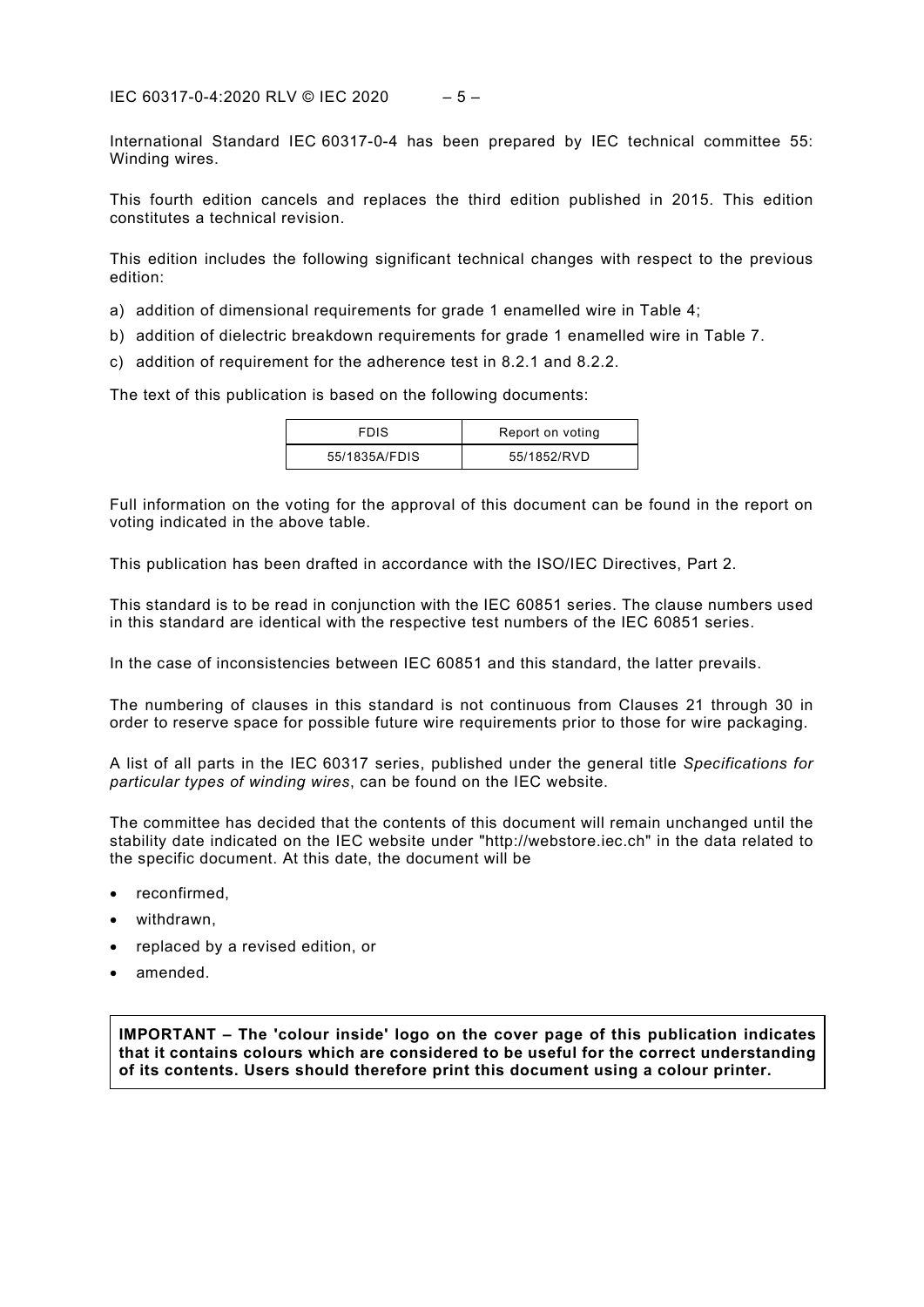## INTRODUCTION

This part of IEC 60317 belongs to a series of standards which deals with insulated wires used for windings in electrical equipment. It is composed of the following series:

- 1) *Winding wires Test methods* (IEC 60851 series);
- 2) *Specifications for particular types of winding wires* (IEC 60317 series);
- 3) *Packaging of winding wires* (IEC 60264 series).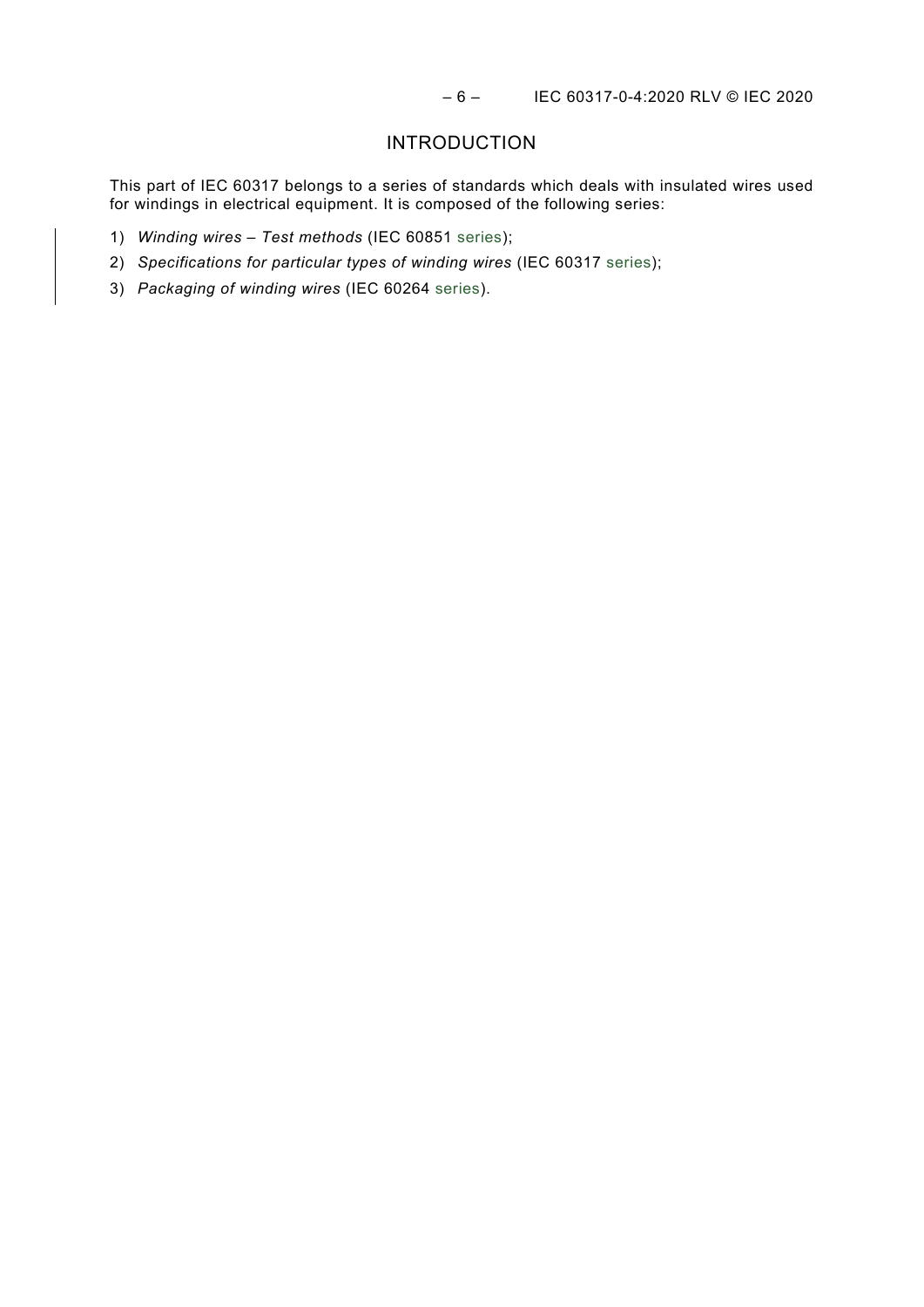### **SPECIFICATIONS FOR PARTICULAR TYPES OF WINDING WIRES –**

## **Part 0-4: General requirements – Glass-fibre wound, resin or varnish impregnated, bare or enamelled rectangular copper wire**

#### <span id="page-6-0"></span>**1 Scope**

This part of IEC 60317 specifies general requirements of glass-fibre wound, resin or varnish impregnated, bare or enamelled rectangular copper wire.

The range of nominal conductor dimensions is given in 4.1 and the relevant specification sheet.

#### <span id="page-6-1"></span>**2 Normative references**

The following documents are referred to in the text in such a way that some or all of their content constitutes requirements of this document. For dated references, only the edition cited applies. For undated references, the latest edition of the referenced document (including any amendments) applies.

IEC 60851 (all parts), *Winding wires – Test methods*

ISO 3, *Preferred numbers – Series of preferred numbers*

EN 1977, *Copper and copper alloys – Copper drawing stock (wire rod)*

ISO 1190-1, *Copper and copper alloys − Code of designation – Part 1: Designation of materials for code of designation*

<span id="page-6-3"></span><span id="page-6-2"></span>ASTM B49, *Standard Specification for Copper Rod for Electrical Purposes*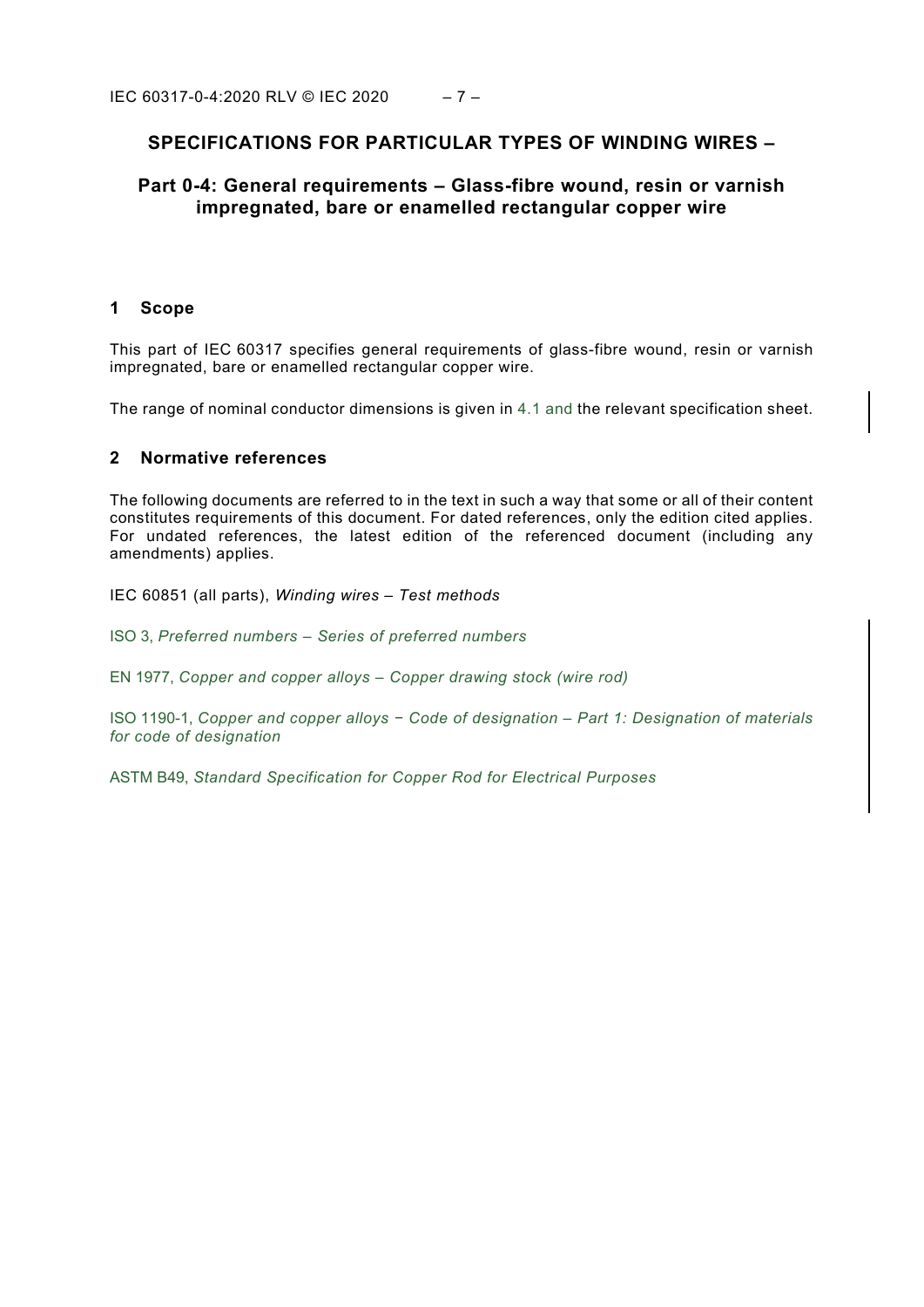

Edition 4.0 2020-04

# **INTERNATIONAL STANDARD**

# **NORME INTERNATIONALE**

**Specifications for particular types of winding wires – Part 0-4: General requirements – Glass-fibre wound, resin or varnish impregnated, bare or enamelled rectangular copper wire** 

**Spécifications pour types particuliers de fils de bobinage – Partie 0-4: Exigences générales – Fil de section rectangulaire en cuivre nu ou émaillé, guipé de fibres de verre imprégnées de vernis ou de résine** 

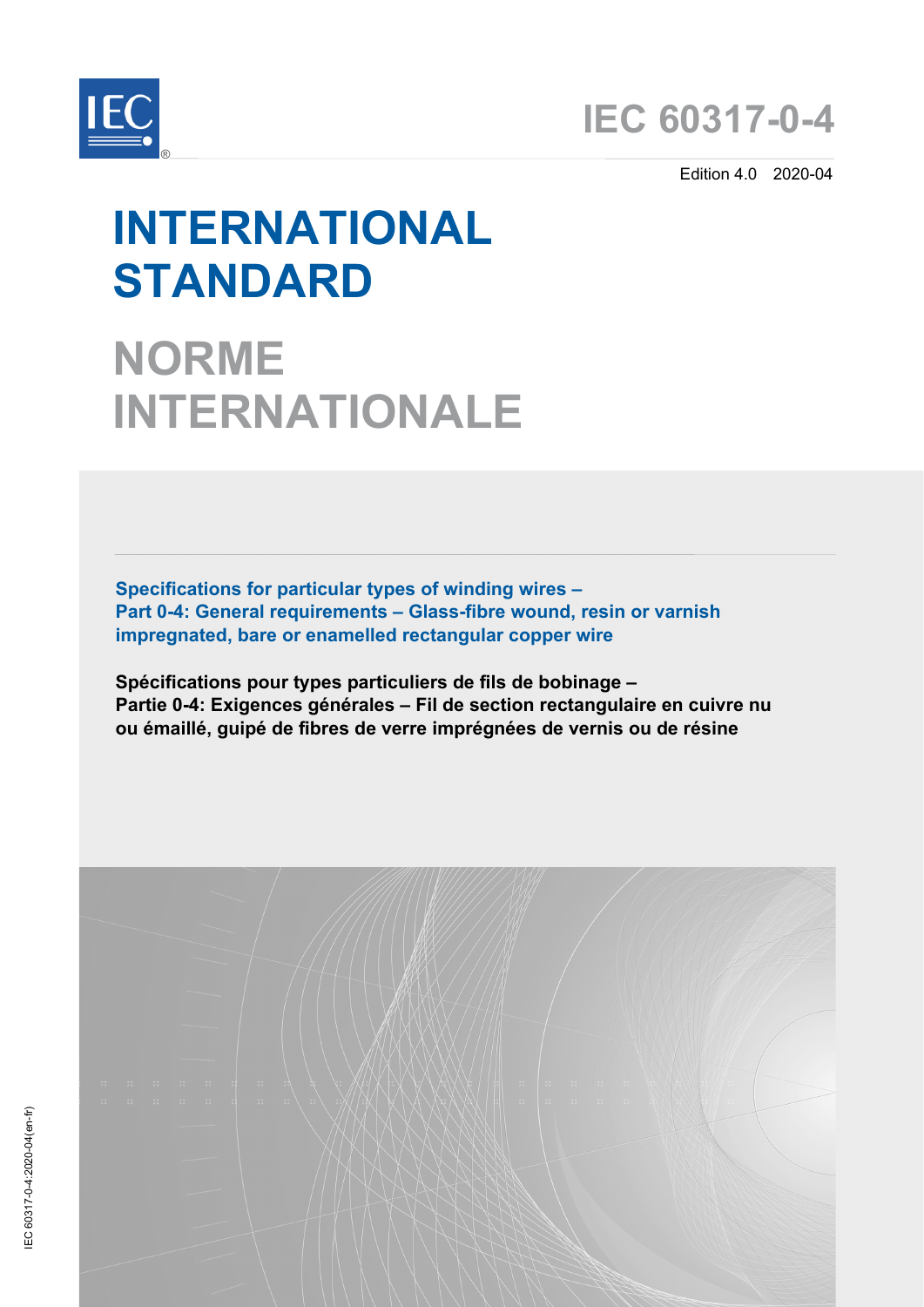## CONTENTS

| 1              |       |  |  |  |
|----------------|-------|--|--|--|
| 2              |       |  |  |  |
| 3              |       |  |  |  |
|                | 3.1   |  |  |  |
|                | 3.2   |  |  |  |
|                | 3.2.1 |  |  |  |
|                | 3.2.2 |  |  |  |
|                | 3.3   |  |  |  |
| $\overline{4}$ |       |  |  |  |
|                | 4.1   |  |  |  |
|                | 4.2   |  |  |  |
|                | 4.3   |  |  |  |
|                | 4.4   |  |  |  |
|                | 4.5   |  |  |  |
|                | 4.5.1 |  |  |  |
|                | 4.5.2 |  |  |  |
|                | 4.5.3 |  |  |  |
| 5              |       |  |  |  |
| 6              |       |  |  |  |
| 7              |       |  |  |  |
| 8              |       |  |  |  |
|                | 8.1   |  |  |  |
|                | 8.2   |  |  |  |
|                | 8.2.1 |  |  |  |
|                | 8.2.2 |  |  |  |
| 9              |       |  |  |  |
| 10             |       |  |  |  |
|                |       |  |  |  |
| 12             |       |  |  |  |
| 13             |       |  |  |  |
| 14             |       |  |  |  |
| 15             |       |  |  |  |
| 16             |       |  |  |  |
| 17             |       |  |  |  |
| 18             |       |  |  |  |
| 19             |       |  |  |  |
| 20             |       |  |  |  |
| 21             |       |  |  |  |
|                |       |  |  |  |
| 23             |       |  |  |  |
| 30             |       |  |  |  |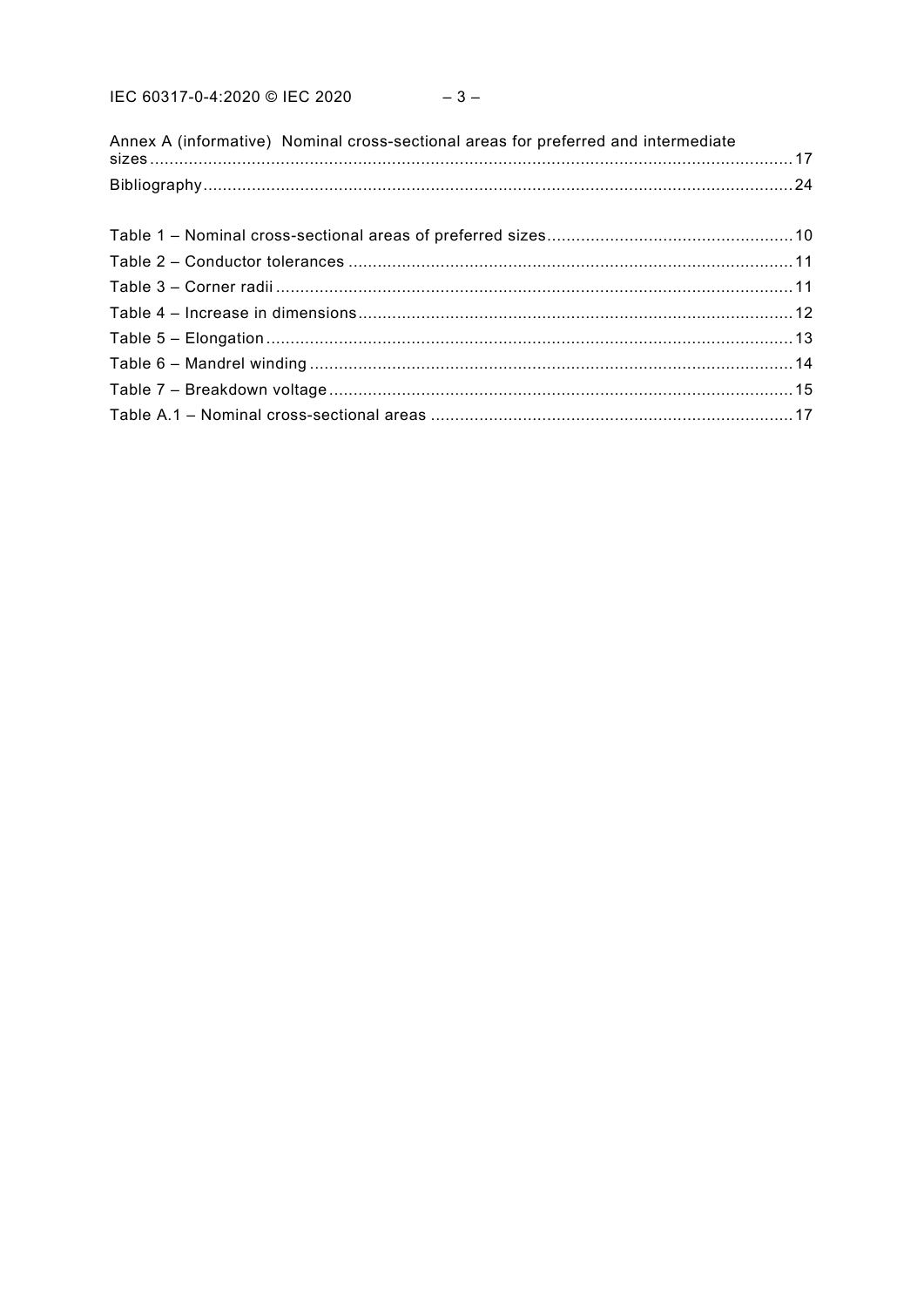#### INTERNATIONAL ELECTROTECHNICAL COMMISSION

\_\_\_\_\_\_\_\_\_\_\_\_

## **SPECIFICATIONS FOR PARTICULAR TYPES OF WINDING WIRES –**

## **Part 0-4: General requirements – Glass-fibre wound, resin or varnish impregnated, bare or enamelled rectangular copper wire**

#### FOREWORD

- <span id="page-10-0"></span>1) The International Electrotechnical Commission (IEC) is a worldwide organization for standardization comprising all national electrotechnical committees (IEC National Committees). The object of IEC is to promote international co-operation on all questions concerning standardization in the electrical and electronic fields. To this end and in addition to other activities, IEC publishes International Standards, Technical Specifications, Technical Reports, Publicly Available Specifications (PAS) and Guides (hereafter referred to as "IEC Publication(s)"). Their preparation is entrusted to technical committees; any IEC National Committee interested in the subject dealt with may participate in this preparatory work. International, governmental and non-governmental organizations liaising with the IEC also participate in this preparation. IEC collaborates closely with the International Organization for Standardization (ISO) in accordance with conditions determined by agreement between the two organizations.
- 2) The formal decisions or agreements of IEC on technical matters express, as nearly as possible, an international consensus of opinion on the relevant subjects since each technical committee has representation from all interested IEC National Committees.
- 3) IEC Publications have the form of recommendations for international use and are accepted by IEC National Committees in that sense. While all reasonable efforts are made to ensure that the technical content of IEC Publications is accurate, IEC cannot be held responsible for the way in which they are used or for any misinterpretation by any end user.
- 4) In order to promote international uniformity, IEC National Committees undertake to apply IEC Publications transparently to the maximum extent possible in their national and regional publications. Any divergence between any IEC Publication and the corresponding national or regional publication shall be clearly indicated in the latter.
- 5) IEC itself does not provide any attestation of conformity. Independent certification bodies provide conformity assessment services and, in some areas, access to IEC marks of conformity. IEC is not responsible for any services carried out by independent certification bodies.
- 6) All users should ensure that they have the latest edition of this publication.
- 7) No liability shall attach to IEC or its directors, employees, servants or agents including individual experts and members of its technical committees and IEC National Committees for any personal injury, property damage or other damage of any nature whatsoever, whether direct or indirect, or for costs (including legal fees) and expenses arising out of the publication, use of, or reliance upon, this IEC Publication or any other IEC Publications.
- 8) Attention is drawn to the Normative references cited in this publication. Use of the referenced publications is indispensable for the correct application of this publication.
- 9) Attention is drawn to the possibility that some of the elements of this IEC Publication may be the subject of patent rights. IEC shall not be held responsible for identifying any or all such patent rights.

International Standard IEC 60317-0-4 has been prepared by IEC technical committee 55: Winding wires.

This fourth edition cancels and replaces the third edition published in 2015. This edition constitutes a technical revision.

This edition includes the following significant technical changes with respect to the previous edition:

- a) addition of dimensional requirements for grade 1 enamelled wire in Table 4;
- b) addition of dielectric breakdown requirements for grade 1 enamelled wire in Table 7.
- c) addition of requirement for the adherence test in 8.2.1 and 8.2.2.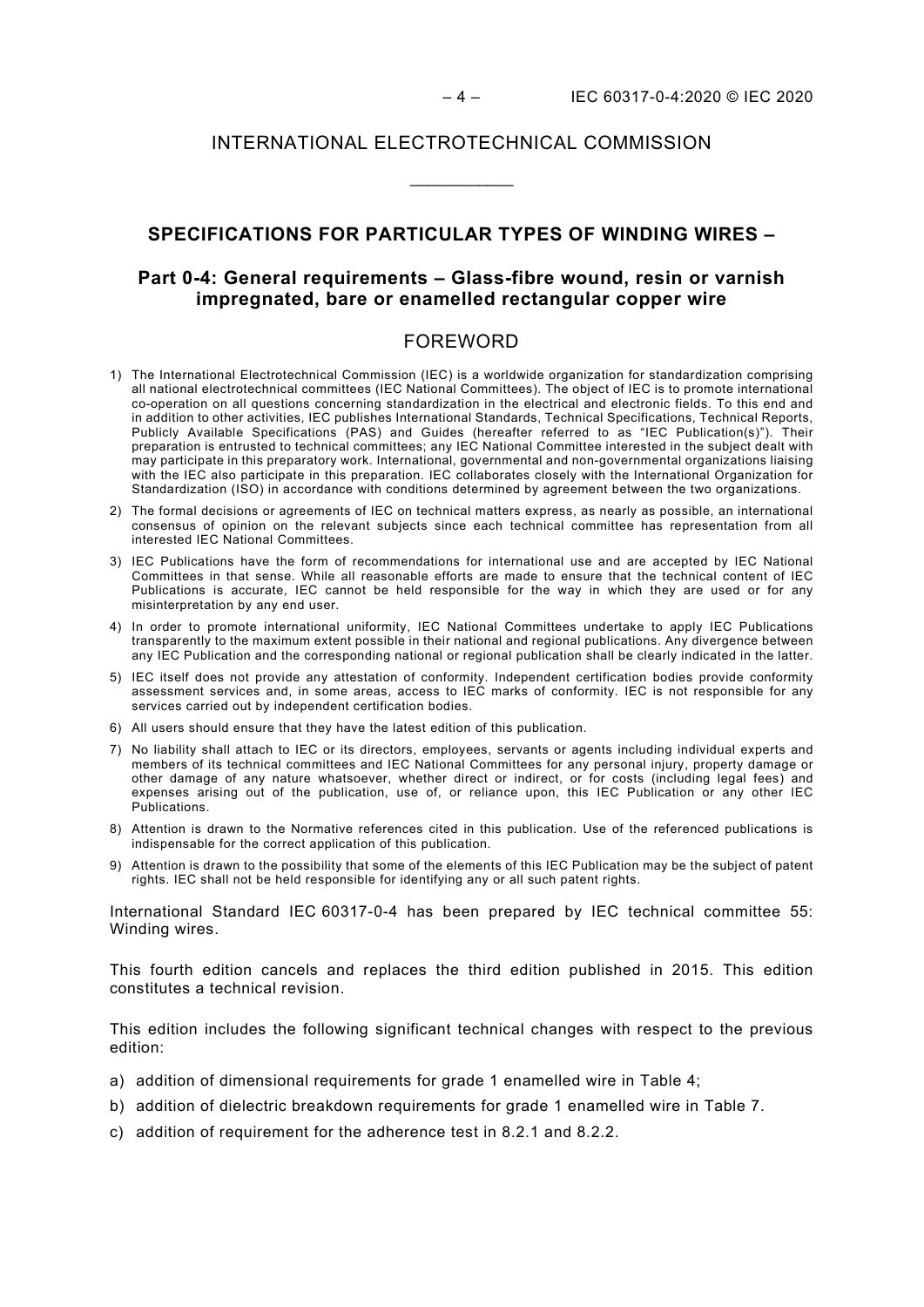The text of this publication is based on the following documents:

| <b>FDIS</b>   | Report on voting |
|---------------|------------------|
| 55/1835A/FDIS | 55/1852/RVD      |

Full information on the voting for the approval of this document can be found in the report on voting indicated in the above table.

This publication has been drafted in accordance with the ISO/IEC Directives, Part 2.

This standard is to be read in conjunction with the IEC 60851 series. The clause numbers used in this standard are identical with the respective test numbers of the IEC 60851 series.

In the case of inconsistencies between IEC 60851 and this standard, the latter prevails.

The numbering of clauses in this standard is not continuous from Clauses 21 through 30 in order to reserve space for possible future wire requirements prior to those for wire packaging.

A list of all parts in the IEC 60317 series, published under the general title *Specifications for particular types of winding wires*, can be found on the IEC website.

The committee has decided that the contents of this document will remain unchanged until the stability date indicated on the IEC website under "http://webstore.iec.ch" in the data related to the specific document. At this date, the document will be

- reconfirmed,
- withdrawn,
- replaced by a revised edition, or
- amended.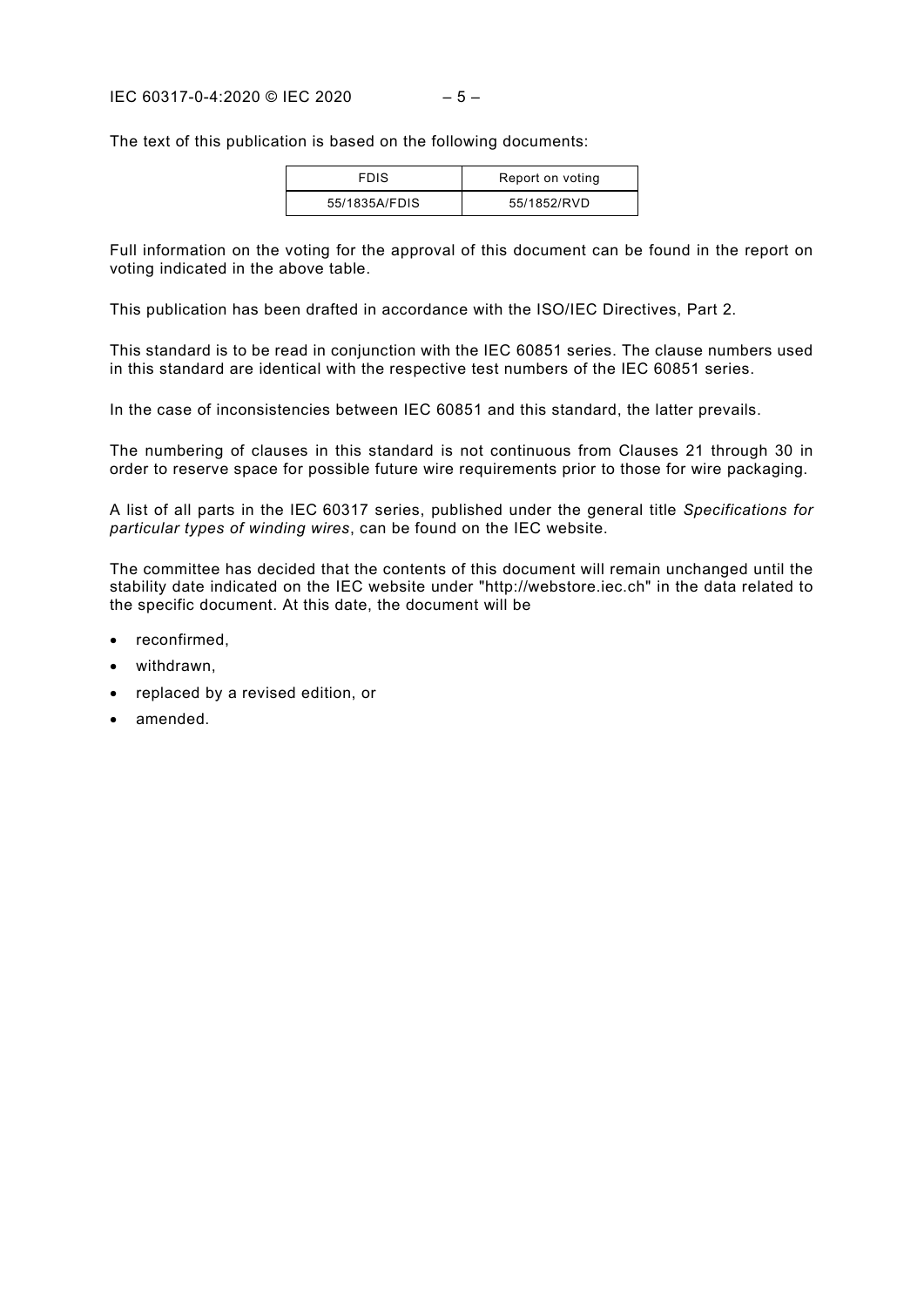## INTRODUCTION

<span id="page-12-0"></span>This part of IEC 60317 belongs to a series of standards which deals with insulated wires used for windings in electrical equipment. It is composed of the following series:

- 1) *Winding wires Test methods* (IEC 60851 series);
- 2) *Specifications for particular types of winding wires* (IEC 60317 series);
- 3) *Packaging of winding wires* (IEC 60264 series).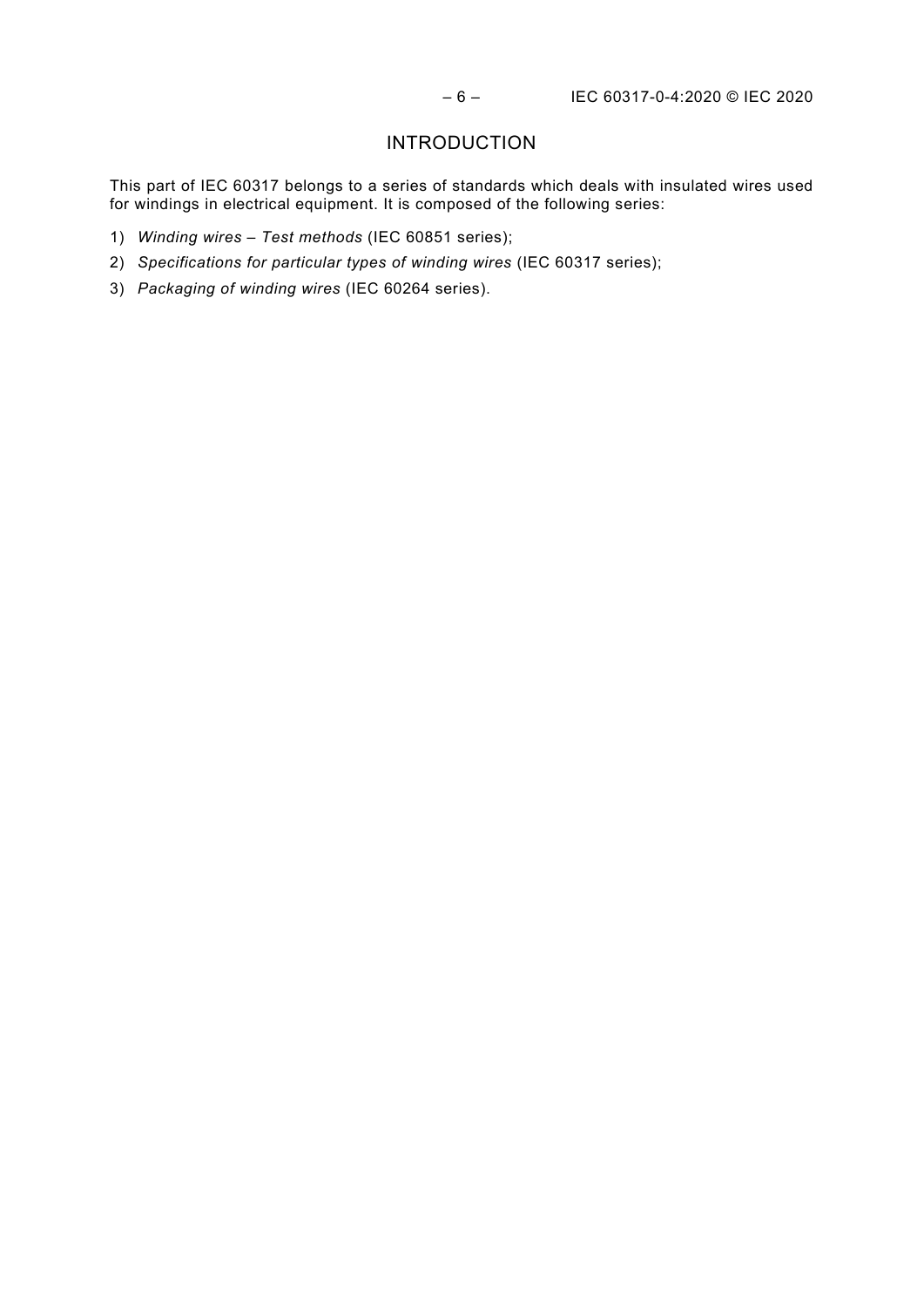#### **SPECIFICATIONS FOR PARTICULAR TYPES OF WINDING WIRES –**

## **Part 0-4: General requirements – Glass-fibre wound, resin or varnish impregnated, bare or enamelled rectangular copper wire**

#### <span id="page-13-0"></span>**1 Scope**

This part of IEC 60317 specifies general requirements of glass-fibre wound, resin or varnish impregnated, bare or enamelled rectangular copper wire.

The range of nominal conductor dimensions is given in 4.1 and the relevant specification sheet.

#### <span id="page-13-1"></span>**2 Normative references**

The following documents are referred to in the text in such a way that some or all of their content constitutes requirements of this document. For dated references, only the edition cited applies. For undated references, the latest edition of the referenced document (including any amendments) applies.

IEC 60851 (all parts), *Winding wires – Test methods*

ISO 3, *Preferred numbers – Series of preferred numbers*

EN 1977, *Copper and copper alloys – Copper drawing stock (wire rod)*

ISO 1190-1, *Copper and copper alloys − Code of designation – Part 1: Designation of materials for code of designation*

<span id="page-13-3"></span><span id="page-13-2"></span>ASTM B49, *Standard Specification for Copper Rod for Electrical Purposes*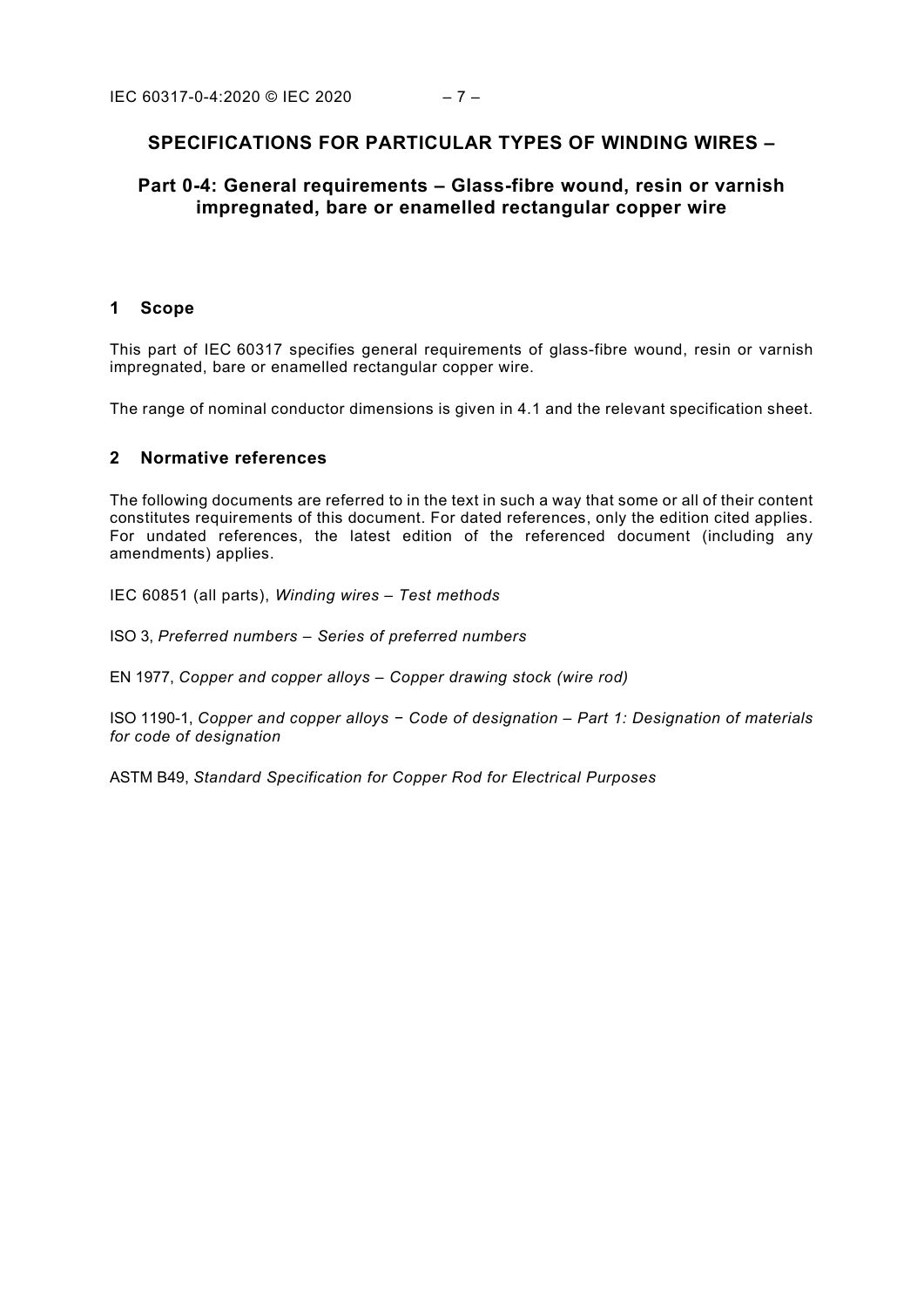## SOMMAIRE

| 1  |       |  |
|----|-------|--|
| 2  |       |  |
| 3  |       |  |
|    | 3.1   |  |
|    | 3.2   |  |
|    | 3.2.1 |  |
|    | 3.2.2 |  |
|    | 3.3   |  |
| 4  |       |  |
|    | 4.1   |  |
|    | 4.2   |  |
|    | 4.3   |  |
|    | 4.4   |  |
|    | 4.5   |  |
|    | 4.5.1 |  |
|    | 4.5.2 |  |
|    | 4.5.3 |  |
| 5  |       |  |
| 6  |       |  |
| 7  |       |  |
| 8  |       |  |
|    | 8.1   |  |
|    | 8.2   |  |
|    | 8.2.1 |  |
|    | 8.2.2 |  |
| 9  |       |  |
| 10 |       |  |
| 11 |       |  |
| 12 |       |  |
| 13 |       |  |
| 14 |       |  |
| 15 |       |  |
| 16 |       |  |
| 17 |       |  |
| 18 |       |  |
| 19 |       |  |
| 20 |       |  |
| 21 |       |  |
| 23 |       |  |
|    |       |  |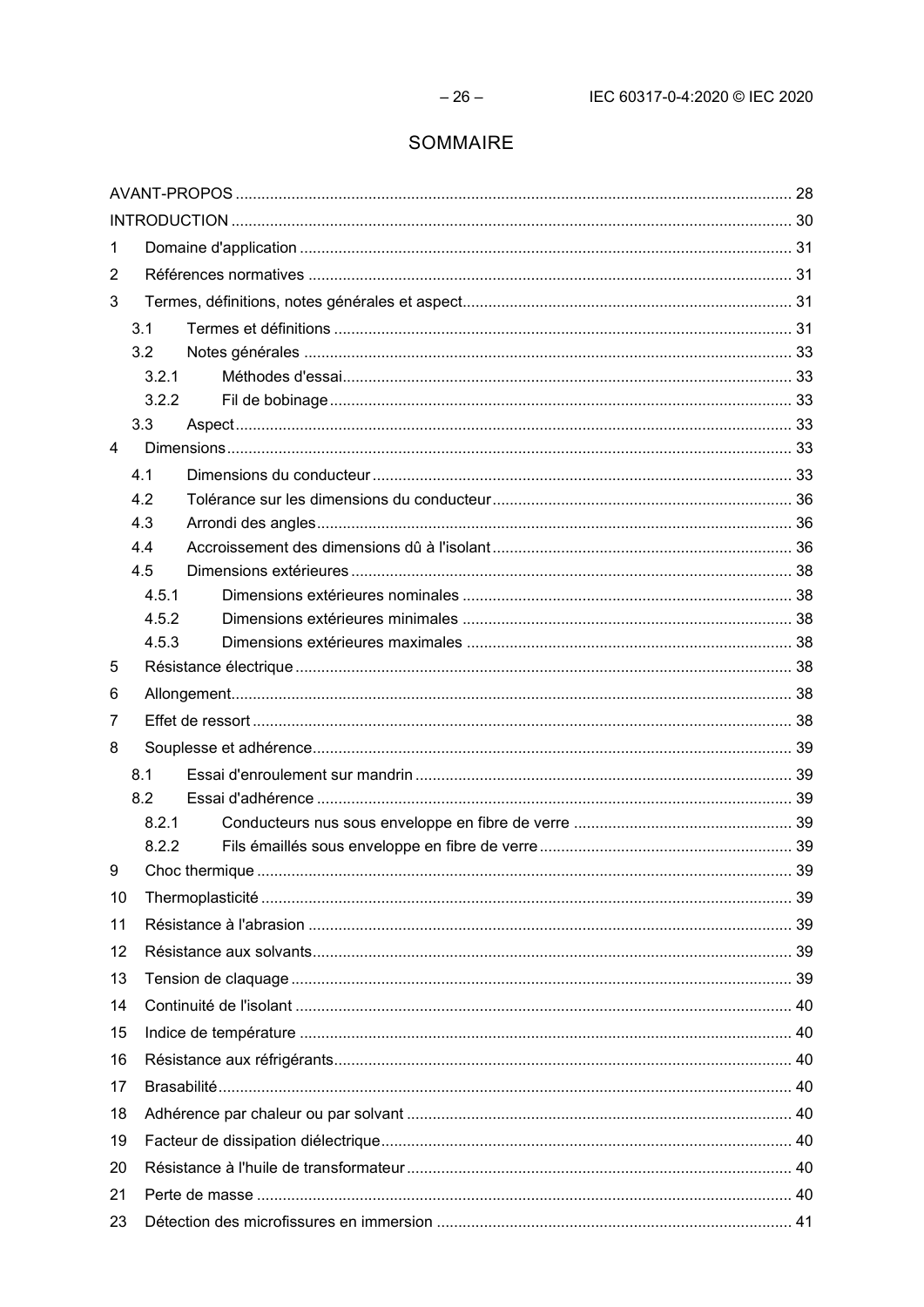IEC 60317-0-4:2020 © IEC 2020 - 27 -

| Annexe A (informative) Sections nominales des dimensions préférentielles et intermédiaires 42 |
|-----------------------------------------------------------------------------------------------|
|                                                                                               |
|                                                                                               |
|                                                                                               |
|                                                                                               |
|                                                                                               |
|                                                                                               |
|                                                                                               |
|                                                                                               |
|                                                                                               |
|                                                                                               |
|                                                                                               |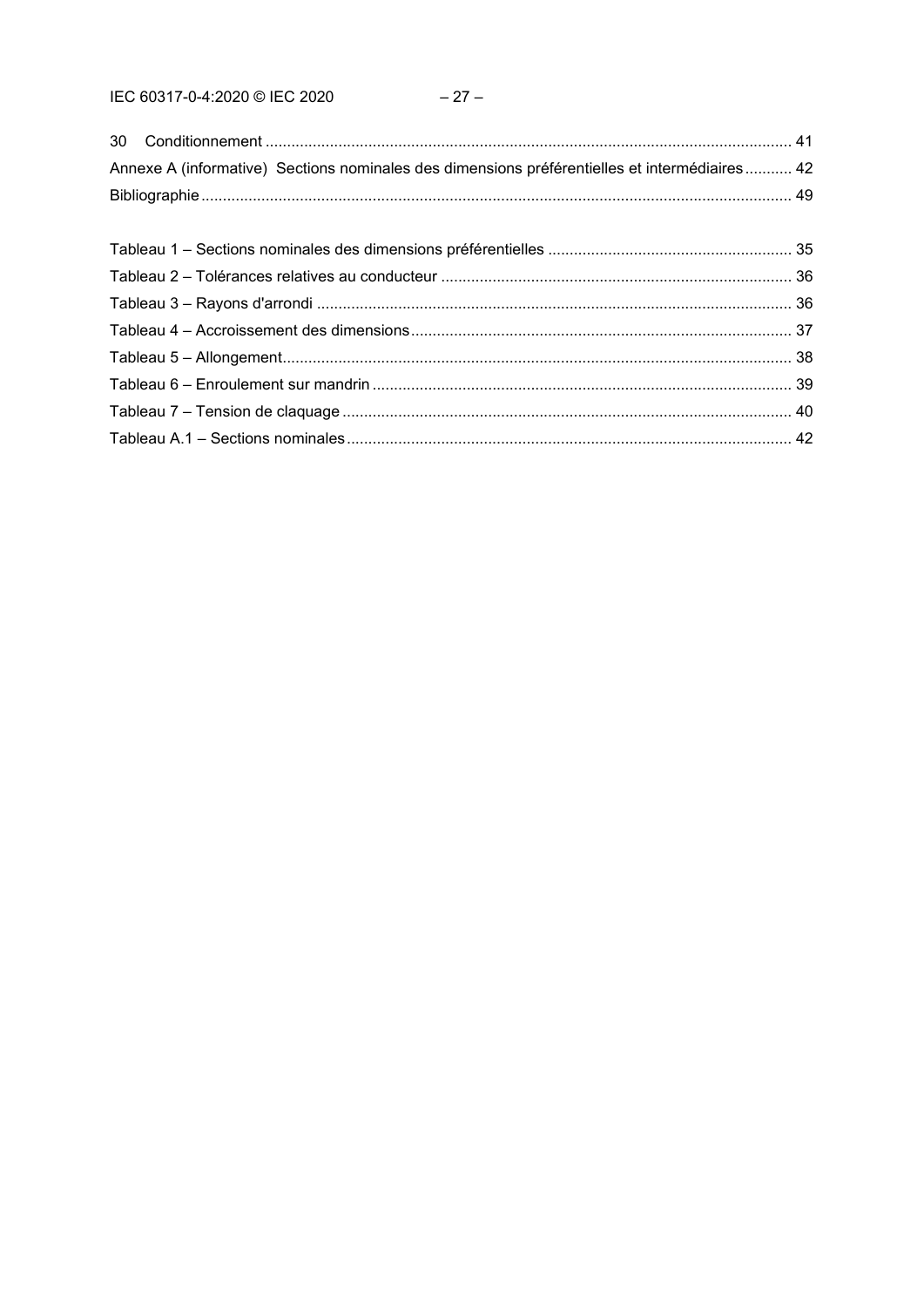## COMMISSION ÉLECTROTECHNIQUE INTERNATIONALE

\_\_\_\_\_\_\_\_\_\_\_\_

## **SPÉCIFICATIONS POUR TYPES PARTICULIERS DE FILS DE BOBINAGE –**

### **Partie 0-4: Exigences générales – Fil de section rectangulaire en cuivre nu ou émaillé, guipé de fibres de verre imprégnées de vernis ou de résine**

#### AVANT-PROPOS

- <span id="page-16-0"></span>1) La Commission Electrotechnique Internationale (IEC) est une organisation mondiale de normalisation composée de l'ensemble des comités électrotechniques nationaux (Comités nationaux de l'IEC). L'IEC a pour objet de favoriser la coopération internationale pour toutes les questions de normalisation dans les domaines de l'électricité et de l'électronique. A cet effet, l'IEC – entre autres activités – publie des Normes internationales, des Spécifications techniques, des Rapports techniques, des Spécifications accessibles au public (PAS) et des Guides (ci-après dénommés "Publication(s) de l'IEC"). Leur élaboration est confiée à des comités d'études, aux travaux desquels tout Comité national intéressé par le sujet traité peut participer. Les organisations internationales, gouvernementales et non gouvernementales, en liaison avec l'IEC, participent également aux travaux. L'IEC collabore étroitement avec l'Organisation Internationale de Normalisation (ISO), selon des conditions fixées par accord entre les deux organisations.
- 2) Les décisions ou accords officiels de l'IEC concernant les questions techniques représentent, dans la mesure du possible, un accord international sur les sujets étudiés, étant donné que les Comités nationaux de l'IEC intéressés sont représentés dans chaque comité d'études.
- 3) Les Publications de l'IEC se présentent sous la forme de recommandations internationales et sont agréées comme telles par les Comités nationaux de l'IEC. Tous les efforts raisonnables sont entrepris afin que l'IEC s'assure de l'exactitude du contenu technique de ses publications; l'IEC ne peut pas être tenue responsable de l'éventuelle mauvaise utilisation ou interprétation qui en est faite par un quelconque utilisateur final.
- 4) Dans le but d'encourager l'uniformité internationale, les Comités nationaux de l'IEC s'engagent, dans toute la mesure possible, à appliquer de façon transparente les Publications de l'IEC dans leurs publications nationales et régionales. Toutes divergences entre toutes Publications de l'IEC et toutes publications nationales ou régionales correspondantes doivent être indiquées en termes clairs dans ces dernières.
- 5) L'IEC elle-même ne fournit aucune attestation de conformité. Des organismes de certification indépendants fournissent des services d'évaluation de conformité et, dans certains secteurs, accèdent aux marques de conformité de l'IEC. L'IEC n'est responsable d'aucun des services effectués par les organismes de certification indépendants.
- 6) Tous les utilisateurs doivent s'assurer qu'ils sont en possession de la dernière édition de cette publication.
- 7) Aucune responsabilité ne doit être imputée à l'IEC, à ses administrateurs, employés, auxiliaires ou mandataires, y compris ses experts particuliers et les membres de ses comités d'études et des Comités nationaux de l'IEC, pour tout préjudice causé en cas de dommages corporels et matériels, ou de tout autre dommage de quelque nature que ce soit, directe ou indirecte, ou pour supporter les coûts (y compris les frais de justice) et les dépenses découlant de la publication ou de l'utilisation de cette Publication de l'IEC ou de toute autre Publication de l'IEC, ou au crédit qui lui est accordé.
- 8) L'attention est attirée sur les références normatives citées dans cette publication. L'utilisation de publications référencées est obligatoire pour une application correcte de la présente publication.
- 9) L'attention est attirée sur le fait que certains des éléments de la présente Publication de l'IEC peuvent faire l'objet de droits de brevet. L'IEC ne saurait être tenue pour responsable de ne pas avoir identifié de tels droits de brevets et de ne pas avoir signalé leur existence.

La Norme internationale IEC 60317-0-4 a été établie par le comité d'études 55 de l'IEC: Fils de bobinage.

Cette quatrième édition annule et remplace la troisième édition parue en 2015. Cette édition constitue une révision technique.

Cette édition inclut les modifications techniques majeures suivantes par rapport à l'édition précédente:

a) ajout des exigences dimensionnelles pour le fil émaillé de grade 1 dans le Tableau 4;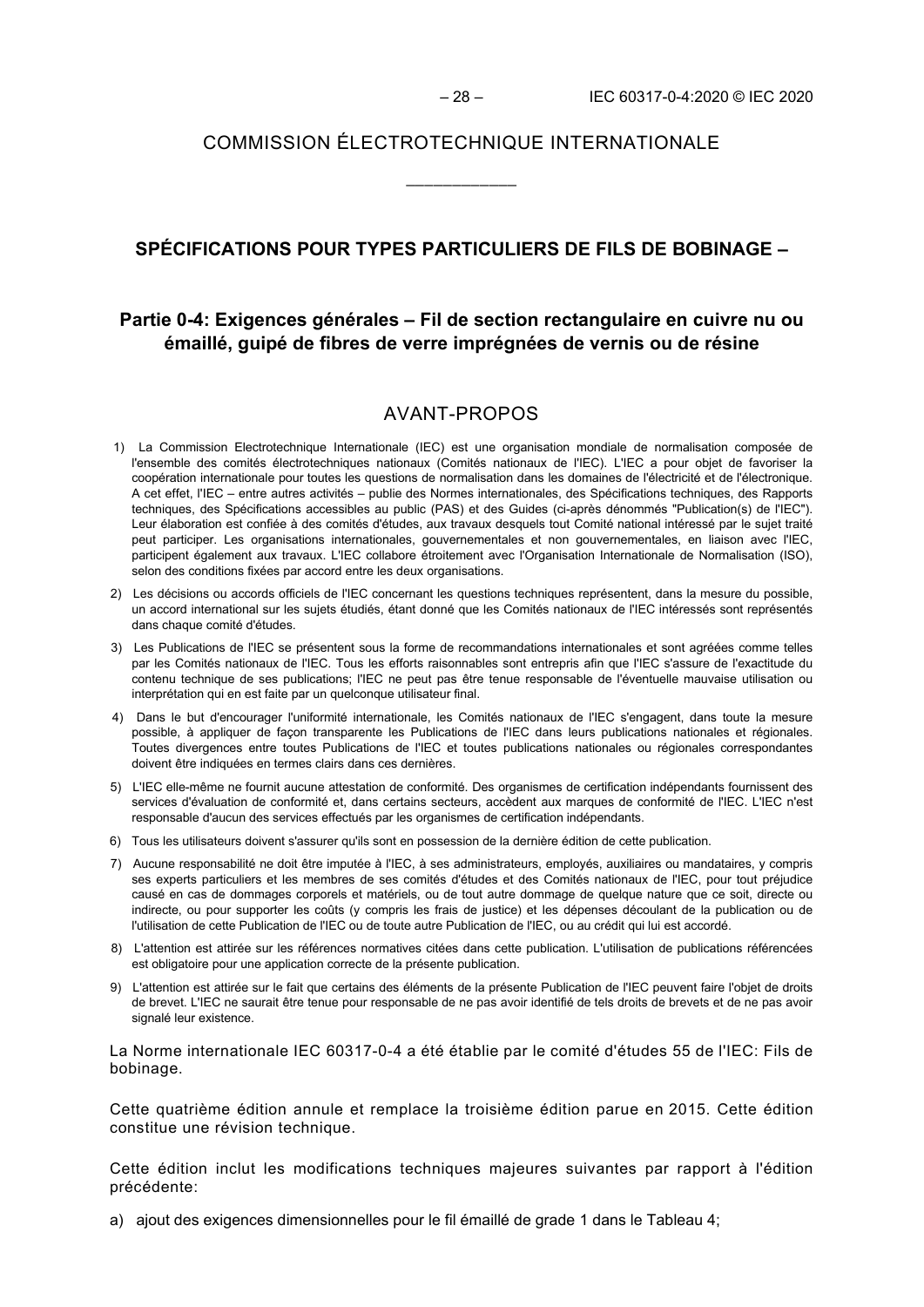- b) ajout des exigences de claquage diélectrique pour le fil émaillé de grade 1 dans le Tableau 7;
- c) ajout des exigences pour l'essai d'adhérence en 8.2.1 et en 8.2.2.

Le texte de cette publication est issu des documents suivants:

| <b>FDIS</b>   | Rapport de vote |
|---------------|-----------------|
| 55/1835A/FDIS | 55/1852/RVD     |

Le rapport de vote indiqué dans le tableau ci-dessus donne toute information sur le vote ayant abouti à l'approbation de ce document.

Cette publication a été rédigée selon les Directives ISO/IEC, Partie 2.

La présente norme doit être lue conjointement avec la série IEC 60851. Les numéros d'articles utilisés dans la présente norme sont identiques aux numéros des essais correspondants de la série IEC 60851.

En cas de divergences entre l'IEC 60851 et la présente norme, cette dernière prévaut.

La numérotation des articles dans la présente norme n'est pas continue entre les Articles 21 et 30 afin de permettre l'introduction éventuelle d'exigences futures concernant les fils avant celles concernant le conditionnement des fils.

Une liste de toutes les parties de la série IEC 60317, publiées sous le titre général *Spécifications pour types particuliers de fils de bobinage*, peut être consultée sur le site web de l'IEC.

Le comité a décidé que le contenu de ce document ne sera pas modifié avant la date de stabilité indiquée sur le site web de l'IEC sous "http://webstore.iec.ch" dans les données relatives à la publication recherchée. A cette date, le document sera

- reconduit,
- supprimé,
- remplacé par une édition révisée, ou
- amendé.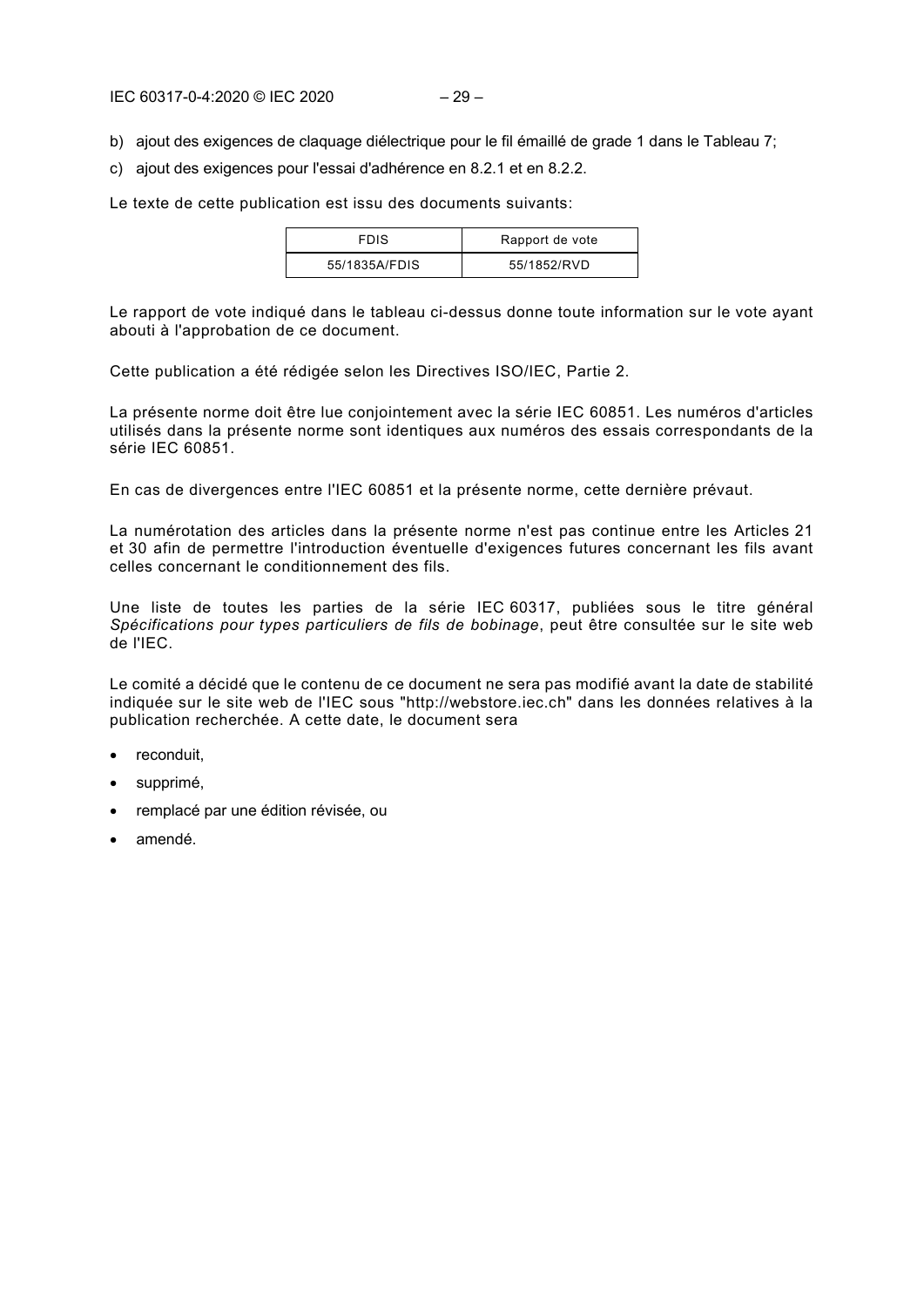### INTRODUCTION

<span id="page-18-0"></span>La présente partie de l'IEC 60317 fait partie d'une série de normes traitant des fils isolés utilisés pour les enroulements à l'intérieur des appareils électriques. Elle comprend les séries suivantes:

- 1) *Fils de bobinage Méthodes d'essai* (série IEC 60851);
- 2) *Spécifications pour types particuliers de fils de bobinage* (série IEC 60317);
- 3) *Conditionnement des fils de bobinage* (série IEC 60264).